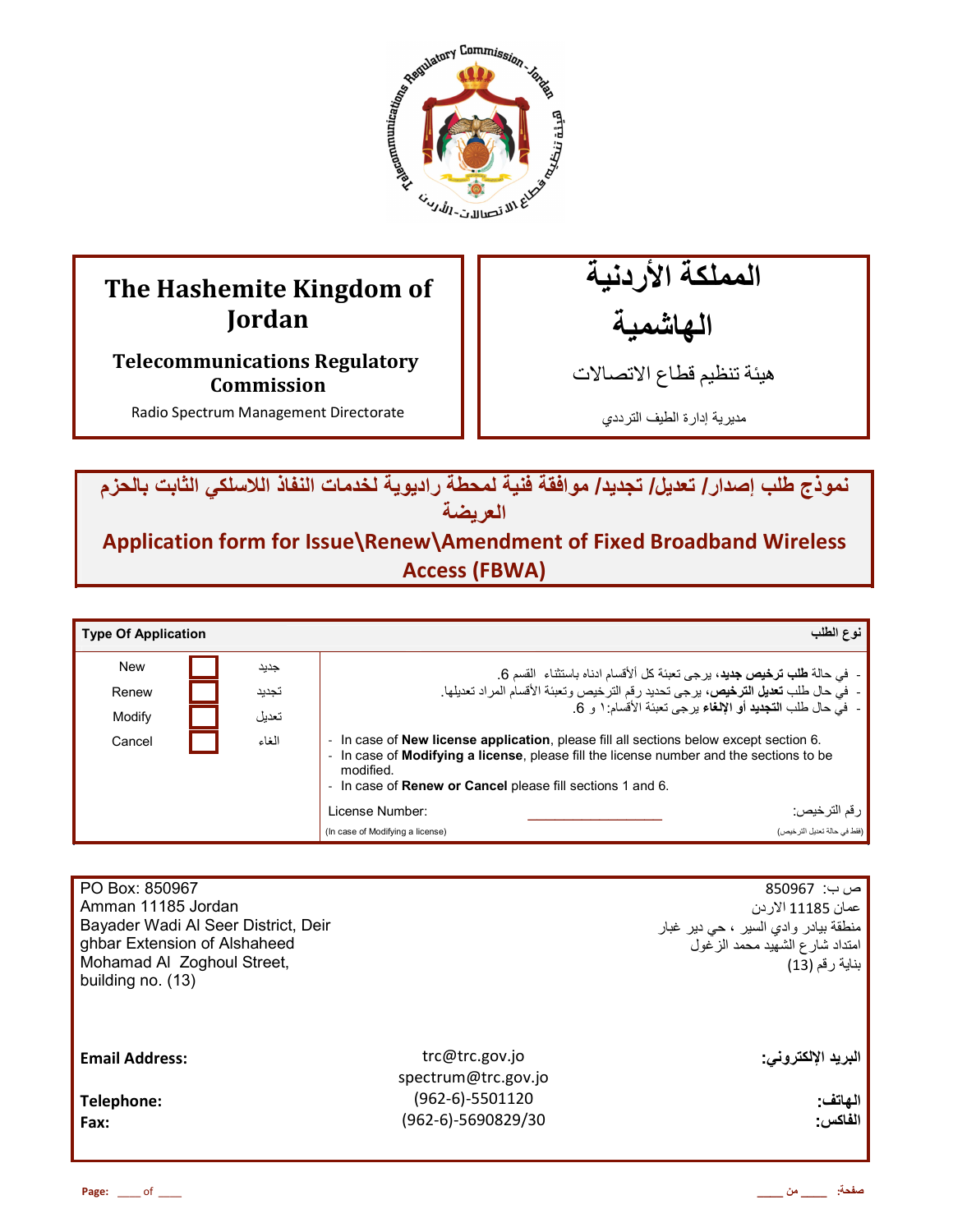

# دائرة إدارة الطيف الترددي **Radio Spectrum Management Department**

نموذج طلب لترخيص/ تجديد/ تعديل موافقة لخدمات النفاذ اللاسلكي الثابت بالحزم العريضة<br>Application form for Issue\Renew\Amendment of Fixed Broadband Wireless Access (FBWA)

Applicant Reference number:

رقم مرجع مقدم الطلب

| l1. |                                                                                                                                                                                                                                                                                                                                  | Administrative Information (to be filled by Applicant)                                                                                                                                                 |                   |                 | ١__ معلومات ادارية (تعبأ من قِبل مُقدم الطلب) |               |
|-----|----------------------------------------------------------------------------------------------------------------------------------------------------------------------------------------------------------------------------------------------------------------------------------------------------------------------------------|--------------------------------------------------------------------------------------------------------------------------------------------------------------------------------------------------------|-------------------|-----------------|-----------------------------------------------|---------------|
| 1.1 | اسم المرخص له / Licensee Name                                                                                                                                                                                                                                                                                                    |                                                                                                                                                                                                        |                   |                 |                                               |               |
| 1.2 | رمز المستخدم / User ID<br>your User ID) /                                                                                                                                                                                                                                                                                        | (Fill "Applicant Identification form", in case you are a new applicant or you do not have<br>(الرجاء تعبئة "طلب تحديد هوية مقدم الطلب " في حال كنت تقدم طلب لأول مرة أو لا تعرف رمز المستخدم الخاص بك) |                   |                 |                                               |               |
| 1.3 |                                                                                                                                                                                                                                                                                                                                  | الشخص المخول بالتوقيع / Authorized Person                                                                                                                                                              |                   |                 |                                               |               |
| 1.4 | المسؤول التقني / Technical Contact                                                                                                                                                                                                                                                                                               |                                                                                                                                                                                                        |                   |                 |                                               |               |
|     | أتعهد بأن المعلومات المذكورة في هذا الطلب وأيّ معلومات أخرى مرفقة به، هي معلومات صحيحة. كما أنني أتعهد بأنني اطلعت على جميع القوانين والقرار ات والشروط<br>المنظمة للترخيص الراديوي والتي يجب على الإلتزام بها لحين صدور هذا الترخيص.                                                                                            |                                                                                                                                                                                                        |                   |                 |                                               |               |
|     | I certify that the information on this form and any other information given in support of this application are correct. I also certify that I<br>have read the TRA Regulations and the licensing terms and conditions Specified by the TRA which I shall abide by throughout the<br>process until issuance of the radio license. |                                                                                                                                                                                                        |                   |                 |                                               |               |
|     |                                                                                                                                                                                                                                                                                                                                  |                                                                                                                                                                                                        |                   |                 |                                               |               |
|     | Date Of Submission:                                                                                                                                                                                                                                                                                                              |                                                                                                                                                                                                        | تاريخ تقديم الطلب | Signature/Seal: |                                               | التوقيع/الختم |
|     |                                                                                                                                                                                                                                                                                                                                  | dd / mm / yyyy                                                                                                                                                                                         |                   |                 |                                               |               |

| 2.       | For Administrative use Only  |                                                    |                                  |            | للاستخدام الادار يفقط |  |
|----------|------------------------------|----------------------------------------------------|----------------------------------|------------|-----------------------|--|
| 2.1      | المرجع /TRC Reference Number |                                                    |                                  |            |                       |  |
| 2.2      |                              | Name of TRC Employee who received the application/ | إسم موظف الهيئة الذى استلم الطلب |            |                       |  |
| receipt: | Date of Application          | dd / mm / yyyy                                     | تاريخ استلام الطلب:              | Signature: | التوقيع:              |  |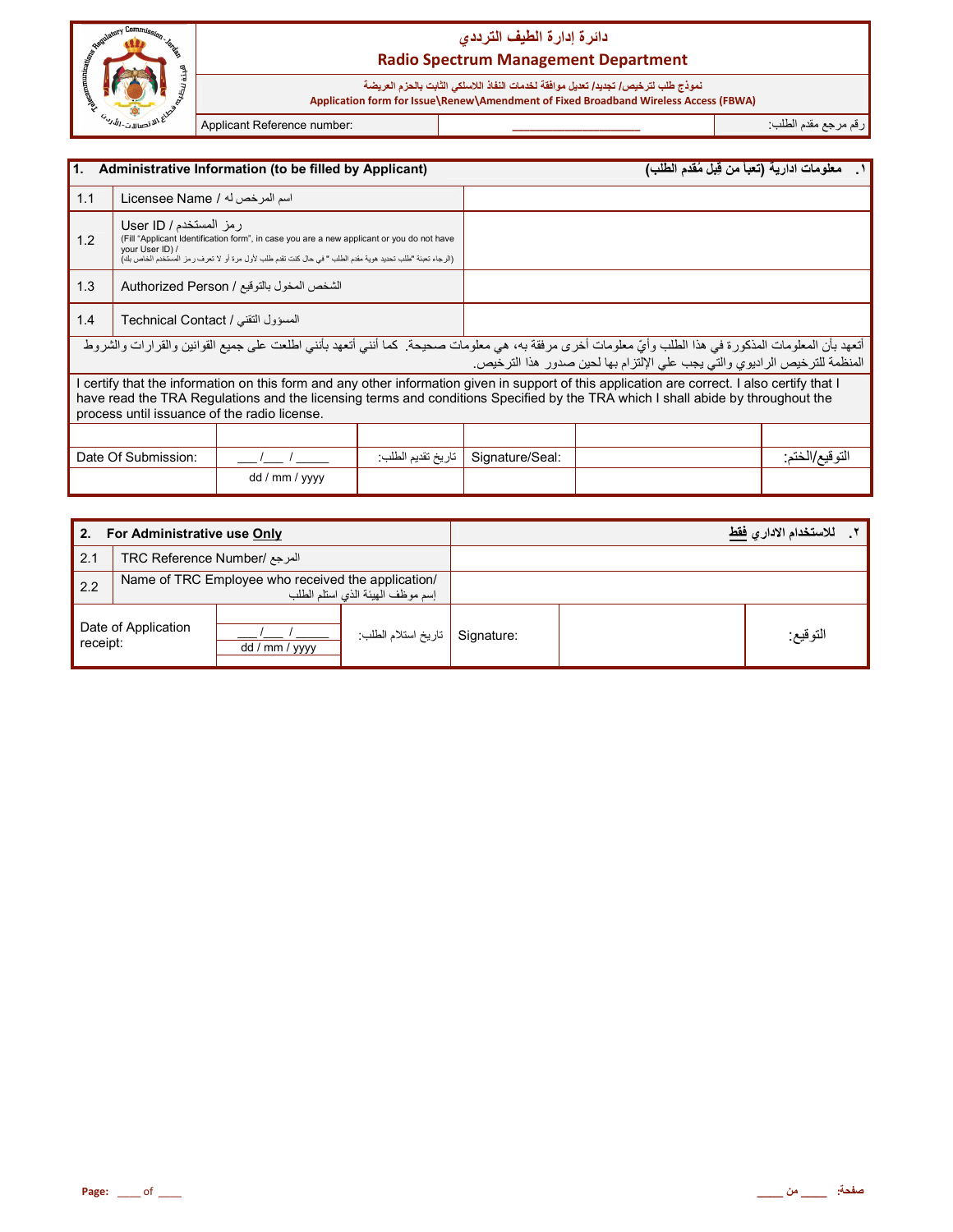

رقم مرجع مقدم الطلب:

| 3.  | <b>Geographical information</b>                   | المعلومات الجغرافية<br>$\cdot$ |
|-----|---------------------------------------------------|--------------------------------|
| 3.1 | اسم الموقع / Site name                            |                                |
| 3.2 | رمز الموقع / Site code                            |                                |
| 3.3 | عنوان المحطة / Station Address                    |                                |
| 3.4 | خط الطول / Longitude                              | E<br>Min.<br>Deg.<br>Sec.      |
| 3.5 | خط العرض / Latitude                               | N<br>Min.<br>Deg.<br>Sec.      |
| 3.6 | Radius of Service Area (Km) / شعاع منطقة الخدمة / |                                |

| 4.  | <b>Frequency Information</b>                                    |                |           |              |                                                | ٤. معلومات التردد |
|-----|-----------------------------------------------------------------|----------------|-----------|--------------|------------------------------------------------|-------------------|
| 4.1 | عرض النطاق الترددي / Channel Bandwidth (KHz)                    |                |           |              |                                                |                   |
| 4.2 | List of Preferred Frequencies (MHz) /<br>قائمة الترددات المفضلة | $\#$           | ارسال/ Tx | استقبال / Rx | نوع التعديل/Type of Modification<br>اضافة /Add | حذف / Delete      |
|     |                                                                 | $\mathbf{1}$   |           |              |                                                |                   |
|     |                                                                 | $\overline{2}$ |           |              |                                                |                   |
|     |                                                                 | 3              |           |              |                                                |                   |
|     |                                                                 | 4              |           |              |                                                |                   |
|     |                                                                 | $\sqrt{5}$     |           |              |                                                |                   |
|     |                                                                 | 6              |           |              |                                                |                   |
|     |                                                                 | $\overline{7}$ |           |              |                                                |                   |
|     |                                                                 | 8              |           |              |                                                |                   |
|     |                                                                 | 9              |           |              |                                                |                   |
|     |                                                                 | 10             |           |              |                                                |                   |

| 5.  | <b>Base station Information</b>                                                                            | معلومات عن المحطة القاعدية<br>ಿ |
|-----|------------------------------------------------------------------------------------------------------------|---------------------------------|
| 5.1 | نوع المحطة / Type of Site                                                                                  |                                 |
| 5.2 | Required Transmitter Output [W / القدرة المطلوبة / Required Transmitter Output<br>الصادر ة عن جهاز الارسال |                                 |
| 5.3 | إجمالي خسائر الارسال/ [dB] Total Transmission Losses                                                       |                                 |
| 5.4 | إرتفاع الهوائي فوق مستوى / Antenna Height AGL [m]<br>الأر ض                                                |                                 |
| 5.5 | Antenna Height above the mast base (m) / ارتفاع /<br>المهوائي عن قاعدة البرج أو العامود (م) <sup>ا</sup>   |                                 |
| 5.6 | كيفية تثبيت الهوائي / Antenna Mounting type                                                                | Green Field<br>Rooftop          |
|     |                                                                                                            | Indoor Solution<br>Wall Mount   |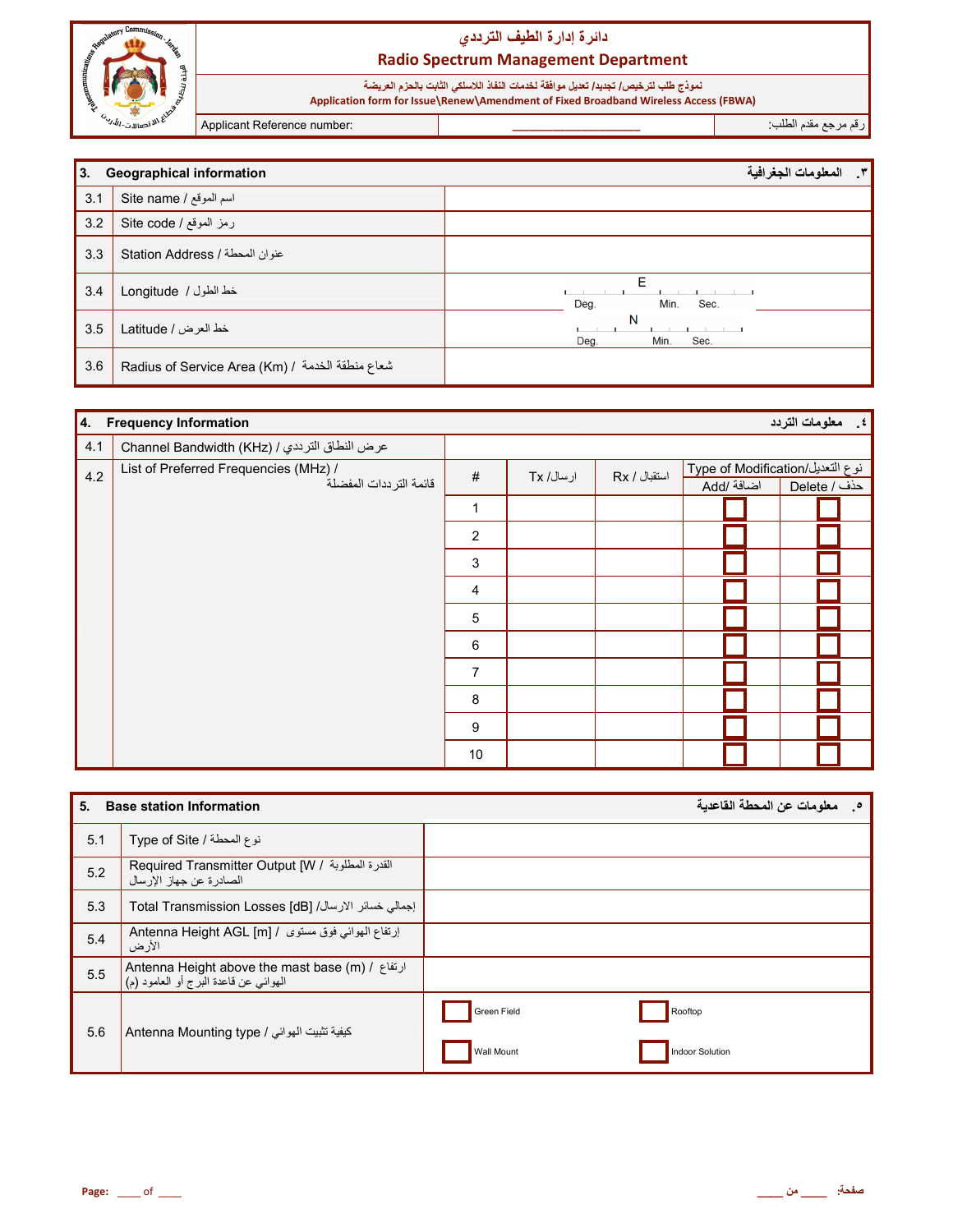

# دائرة إدارة الطيف الترددي **Radio Spectrum Management Department**

نموذج طلب لترخيص/ تجديد/ تعديل موافقة لخدمات النفاذ اللاسلكي الثابت بالحزم العريضة

Application form for Issue\Renew\Amendment of Fixed Broadband Wireless Access (FBWA)

Applicant Reference number:

رقم مرجع مقدم الطلب<del>.</del>

|       | 5.7 Equipment details (Main)                                                                | 5.7 تفاصيل الأجهزة (الأساسى) |  |
|-------|---------------------------------------------------------------------------------------------|------------------------------|--|
| 5.7.1 | الشركة المصنِّعة / Manufacturer                                                             |                              |  |
| 5.7.2 | الطراز / Model                                                                              |                              |  |
| 5.7.3 | انطاق التردد / Frequency range (MHz) /                                                      |                              |  |
| 5.7.4 | Max. Transmitting Power [dBW] / فَصَى لَقَوة / Max. Transmitting Power [dBW]<br>ا لار سال ا |                              |  |
| 5.7.5 | Sensitivity [dBm] / الحساسية /                                                              |                              |  |

|       | 5.8 Equipment details (Standby)      | 5.8   تفاصيل الأجهزة (الإحتياطي) |
|-------|--------------------------------------|----------------------------------|
| 5.8.1 | Manufacturer / الشركة / Manufacturer |                                  |
| 5.8.2 | الطراز / Model M                     |                                  |
| 5.8.3 | نطاق التردد / Frequency range (MHz)  |                                  |
| 5.8.4 | الحساسية / Sensitivity [dBm]         |                                  |

| 5.9   | Antenna details                                                 |                       |                     | 5.9   تفاصيل الهوائي |  |
|-------|-----------------------------------------------------------------|-----------------------|---------------------|----------------------|--|
| 5.9.1 | الشركة المصنِّعة / Manufacturer ا                               |                       |                     |                      |  |
| 5.9.2 | الطراز / Model                                                  |                       |                     |                      |  |
| 5.9.3 | Antenna gain (dBd) / كسب المهوائي                               |                       |                     |                      |  |
| 5.9.4 | عرض الحزمة الترددية / Horizontal Beam-width (Degree)<br>الأفقى  |                       |                     |                      |  |
| 5.9.5 | عرض الحزمة الترددية / Vertical Beam-width (Degree)<br>المعامودي |                       |                     |                      |  |
| 5.9.6 | نسبة الأمامي إلى الخلفي / Front to Back Ratio (dB)              |                       |                     |                      |  |
| 5.9.7 | الاستقطاب / Polarization                                        | أفقى / H - Horizontal | عامودی V - Vertical | مدموج /M - Mixed     |  |

Remarks:<br>In case of more than one equipment, please fill this page using one sheet for each equipment.

<u> ملاحظات:</u> .<br>في حالة وجود أكثر من محطة واحدة، يرجى ملء هذه الصفحة باستخدام ورقة وأحدة لكل محطة.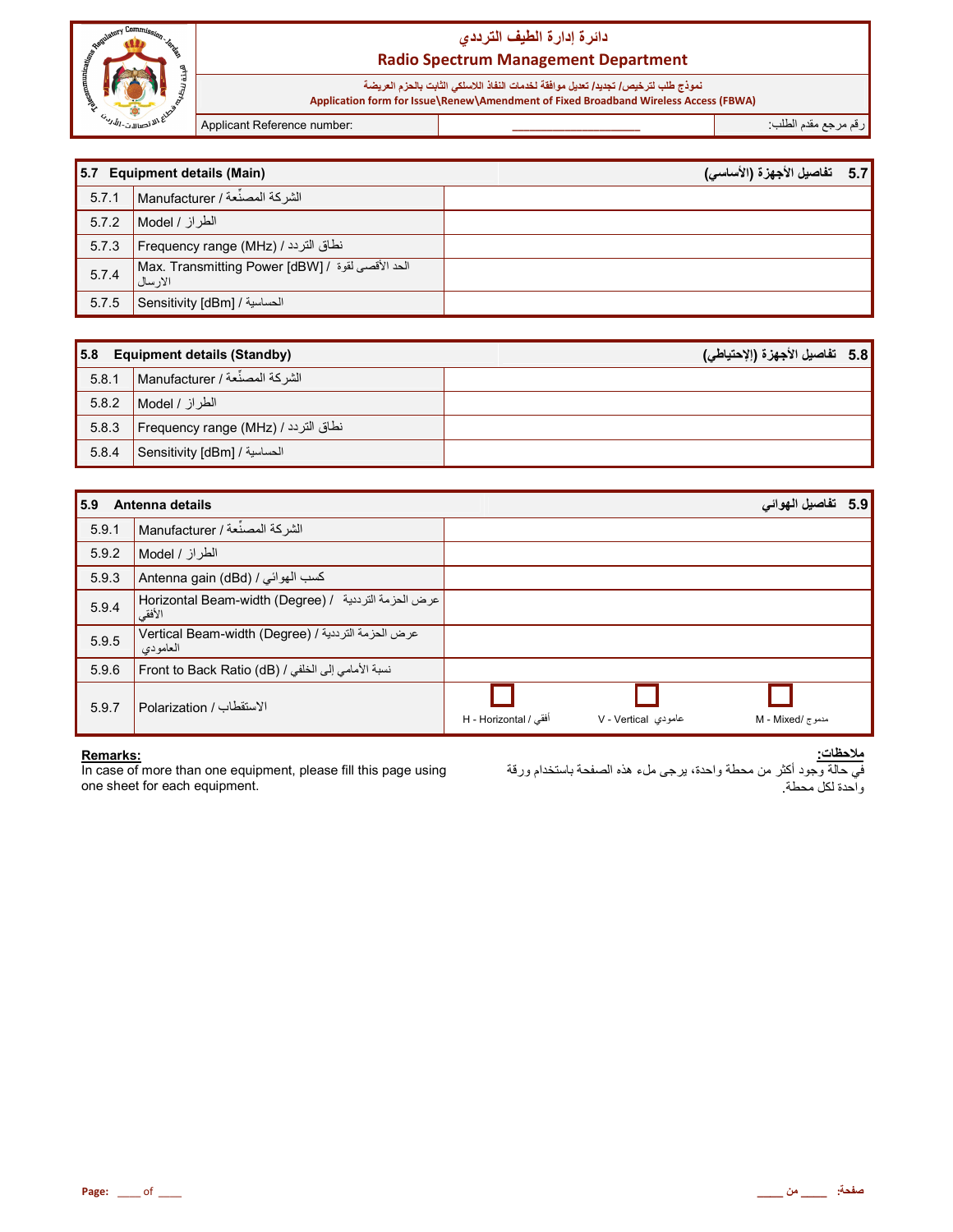

# دائرة إدارة الطيف الترددي **Radio Spectrum Management Department**

نموذج طلب لترخيص/ تجديد/ تعديل موافقة لخدمات النفاذ اللاسلكي الثابت بالحزم العريضة<br>Application form for Issue\Renew\Amendment of Fixed Broadband Wireless Access (FBWA)

Applicant Reference number:

رقم مرجع مقدم الطلب

|      | 6. License(s) List                     |                 | ٦.    قائمة التراخيص                |
|------|----------------------------------------|-----------------|-------------------------------------|
|      | (fill only in case of Renew or Cancel) |                 | (تعبأ فقط في حالة التجديد أو الغاء) |
|      | 6.1                                    | 6.2             |                                     |
| $\#$ | License Number/                        | Date of Expiry/ |                                     |
|      | رقم الترخيص                            |                 | تاريخ انتهاء الصلاحية               |
|      |                                        | $\sqrt{1}$      |                                     |
|      |                                        |                 |                                     |
|      |                                        |                 |                                     |
|      |                                        |                 |                                     |
|      |                                        |                 |                                     |
|      |                                        |                 |                                     |
|      |                                        |                 |                                     |
|      |                                        |                 |                                     |
|      |                                        |                 |                                     |
|      |                                        |                 |                                     |
|      |                                        |                 |                                     |
|      |                                        |                 |                                     |
|      |                                        |                 |                                     |
|      |                                        |                 |                                     |
|      |                                        |                 |                                     |
|      |                                        |                 |                                     |
|      |                                        |                 |                                     |
|      |                                        |                 |                                     |
|      |                                        |                 |                                     |
|      |                                        |                 |                                     |
|      |                                        |                 |                                     |
|      |                                        |                 |                                     |
|      |                                        |                 |                                     |
|      |                                        |                 |                                     |
|      |                                        |                 |                                     |
|      |                                        | $\overline{1}$  |                                     |

### Remarks:

If needed please use more than one copy of this page.  $\sim$ 

<mark>ملاحظات:</mark><br>\_\_\_\_\_\_ عند الحاجة يرجى استعمال اكثر من نسخة من هذه الصفحة<sub>.</sub>